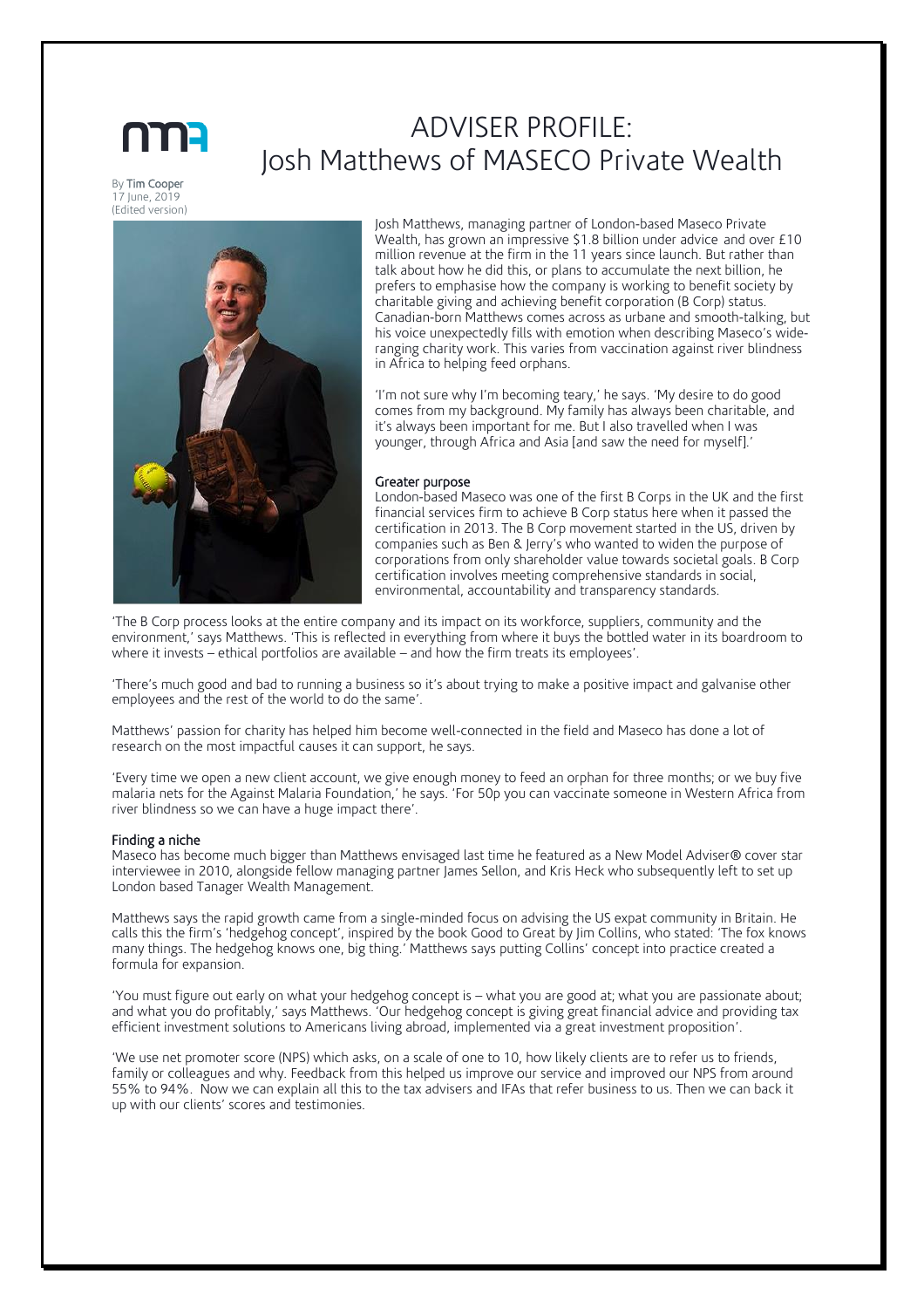

'As the NPS scores go up, we receive referrals from our clients, leading to new clients and the need to recruit and train more staff,' says Matthews. 'The business grows by simply repeating this process again and again. Now we have 65 staff'.

Matthews says the NPS process is crucial. If someone gives a low rating, they are a detractor, probably not a good fit and who will take up too much of your time and mental energy. Maseco stopped taking on poor fitting clients and now carefully avoids them in preliminary meetings, he says. The result is much better alignment with clients and more referrals.

# 2023 vision

Maseco currently takes on circa 80 new clients a year, mostly through word-of-mouth and client referrals. But the firm also has good relationships with several tax advisers. And IFAs also refer their US expat clients, many of whom it channels through Maseco Institutional, a discretionary fund manager, which offers a shared relationship and a share of revenue.

'We make the investments, arrange custody, give them tax efficient investment solutions and make sure the investment fits their dual tax reporting requirements. But the original IFA can continue to advise them on retirement planning, for example,' explains Matthews.

He believes there is no shortage of wealthy US expats in Europe – a situation mostly unaffected by Brexit. So, by continuing to repeat the Collins/NPS process, he aims to reach \$3 billion under advice by 2023, with around 100 team members and 1,000 clients.

'Costs have gone up so much, I doubt you could be profitable providing this kind of specialist advice with £500 million under advice,' he says. 'We find that every four years or so we have to invest and take one step back to take two forward. I've focused much of my time on training people and building the company. For example, we've had two new advisers who came in as graduates and they've worked their way up to become wealth managers'.

Matthews says the firm's aim of offering high-quality financial planning comes from adapting US trends and models. 'Most of what we do is based on what's happening in the US, from using evidence-based funds from Dimensional Fund Advisors to cashflow planning software Voyant,' he says. 'The US and Australia are ahead of the UK and Europe because people there have had to manage their own retirement accounts for a longer time compared with Europeans. We are also about to launch InvestCloud, a California-based client portal'.

Maseco's majority shareholders are Matthews and Sellon. Two of the firm's other advisers own a smaller amount. Staff are remunerated via salary plus bonus with a profit-sharing scheme. The firm's 14 advisers also receive a percentage of revenue. The owners receive a management salary plus a percentage of profits as dividends.

# Independence days

Matthews says he does not stop to reflect on big financial milestones such as topping £10 million revenue (as is projected for this year). 'I focus more on the daily problems,' he says. 'I just look at how we can be better. That's my personality. I'm organised, good at communicating and executing ideas'.

He has no immediate plans to sell. 'If the right company offered the right price and it was a good fit for our clients and employees, perhaps I would sell to remove the pressure and the stresses I feel as a managing partner,' he says. 'But I'm only 47 so there's no particular plans for selling right now'.

The biggest challenge is work-life balance, which is never where he would like it to be. However, Matthews still finds time to play ice hockey with Canadian and other expats and and coach his daughter's softball team. His two sons also play baseball and softball at London Sports, and Maseco has become a main sponsor of the league. Matthews is also very enthusiastic about the softball match Maseco organises on 4 July, US Independence Day, which is expected to raise around £10,000 for the London Sports charity.